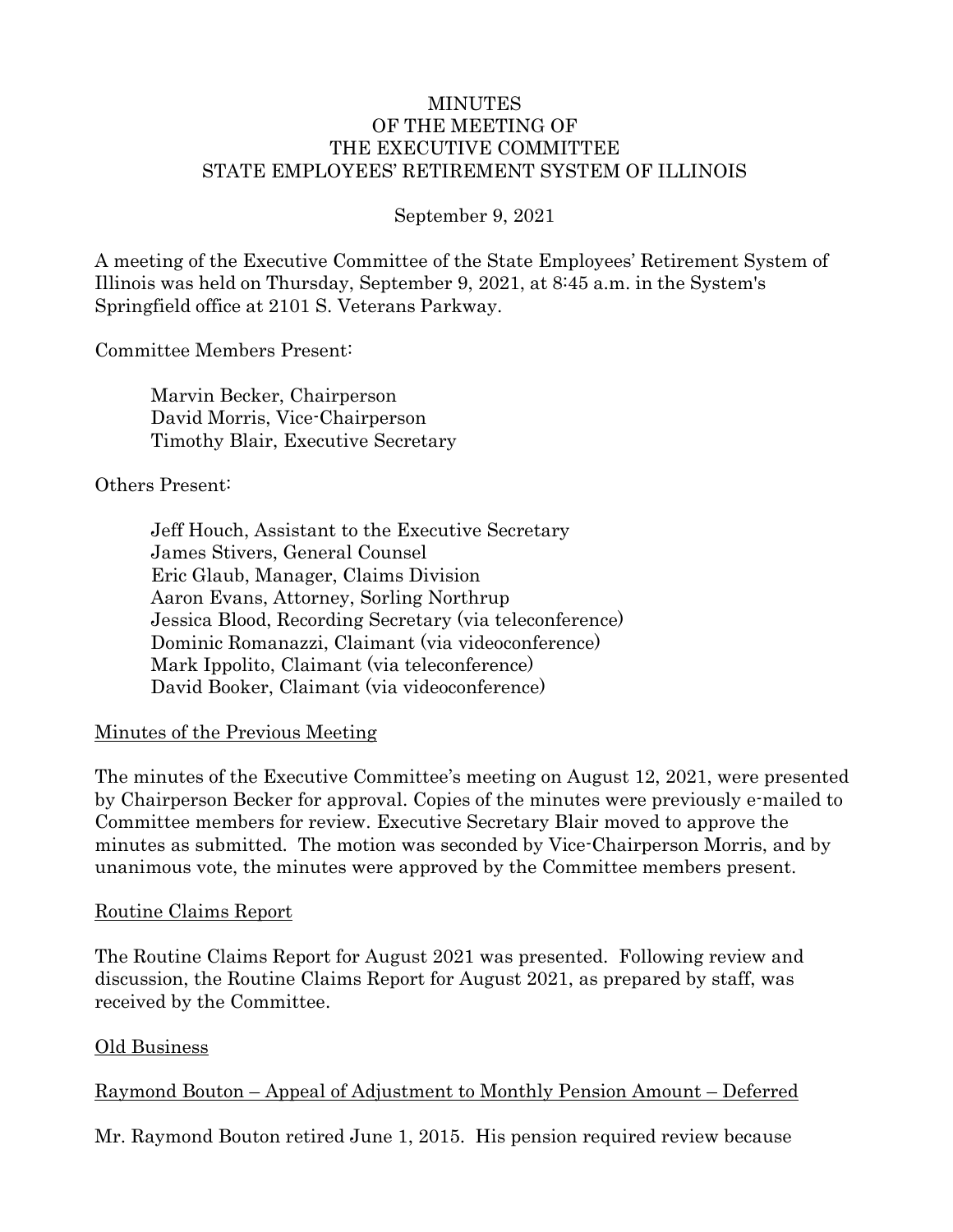additional contributions were posted from back wages paid out by his former agency.

During the review, it was determined that Mr. Bouton's final average compensation (FAC) had been calculated incorrectly as a consequence of his employing agency's inclusion of non-pensionable lump-sum payments for holidays in its initial reporting of his compensation.

However, lump-sum salary payments for holidays are not pensionable under Article 14 of the Illinois Pension Code, so the agency should not have withheld retirement contributions on those payments to Mr. Bouton. See 40 ILCS 5/14-103.10. Consequently, the System must refund the excess contributions to Mr. Bouton and recalculate and adjust his monthly pension benefit in accordance with Section 14-148.1 of the Illinois Pension Code (40 ILCS 5/14-148.1).

When the System performed that recalculation, it resulted in a lower final average compensation than the System had used to calculate Mr. Bouton's pension at retirement. Consequently, the System determined that Mr. Bouton's monthly pension benefit had been overpaid. However, since the mistake was undiscovered for more than 3 years and was not caused by incorrect information he supplied, the overpayment was not required to be repaid by Mr. Bouton. Instead, his monthly pension was adjusted to the correct level as required under Section 14-148.1 of the Illinois Pension Code.

Mr. Bouton is appealing the System's adjustment of his monthly retirement annuity in response to its discovery that non-pensionable earnings were included in his FAC calculation.

Mr. Eric Glaub, Claims Division Manager, informed the Committee at its July meeting that Mr. Bouton had asked to defer his case until he is able to attend the hearing in person. Mr. Bouton did not attend the August meeting, and his case was again deferred.

Mr. Glaub informed that Committee that Mr. Bouton had recently requested a formal hearing that would be scheduled as soon as logistically possible.

### Duane Montgomery – Appeal of Corrected Monthly Pension Benefit Amount – Recommendation

Mr. Duane Montgomery retired December 1, 2015. His file was recently reviewed for a back wage adjustment, and non-pensionable earnings were discovered in his initial final average compensation (FAC) calculation.

The non-pensionable earnings were lump-sum salary payments for holiday and vacation days, which are to be excluded from the calculation of members' "compensation" and, as a consequence, members' "final average compensation" under Article 14 of the Illinois Pension Code. See 40 ILCS 5/14-103.10. Because Mr. Montgomery's monthly pension benefit had been initially set at an incorrect amount as a result of the inclusion of these lump-sum payments, the System was required, under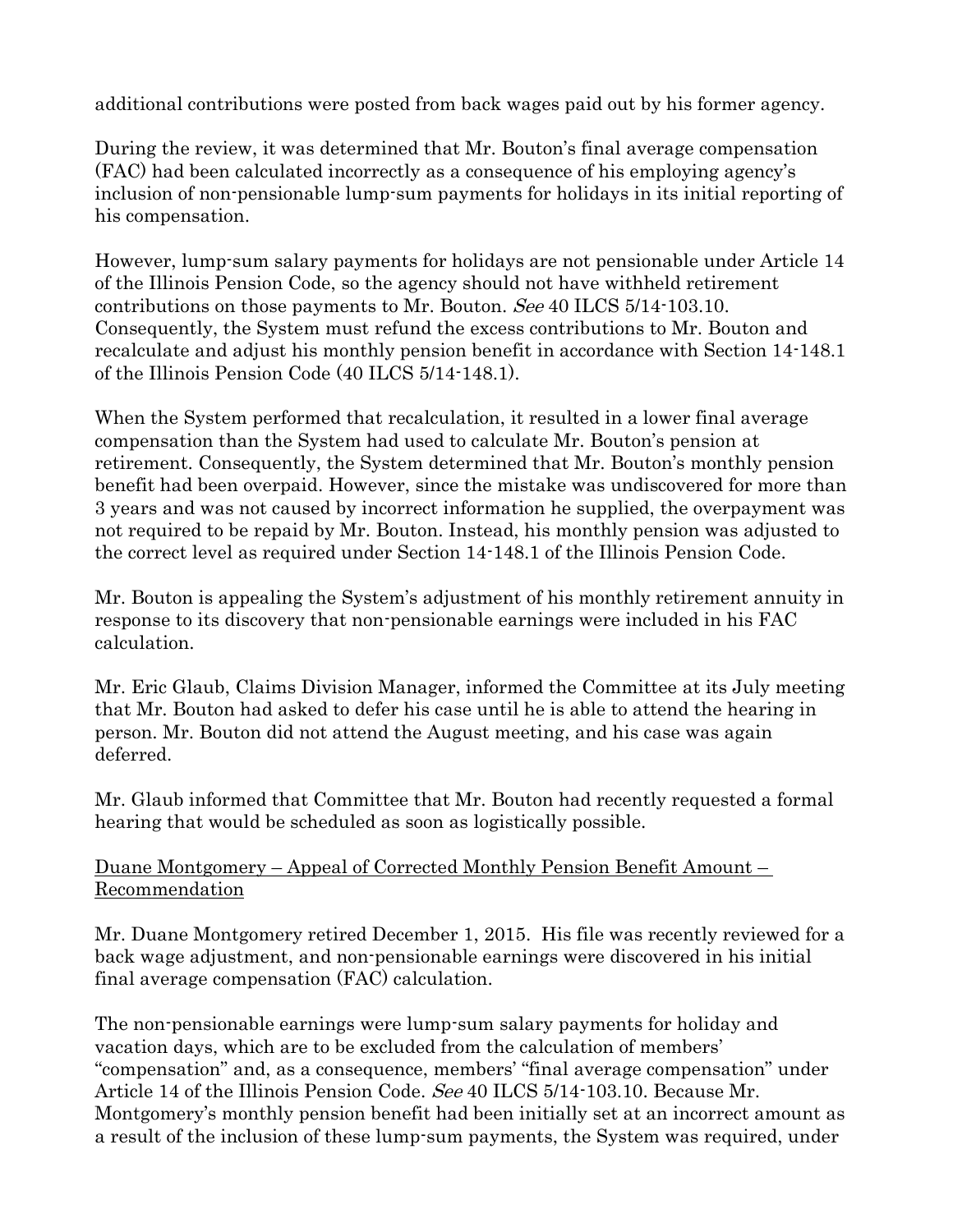Section 14-148.1 of the Illinois Pension Code (40 ILCS 5/14-148.1), to recalculate Mr. Montgomery's gross monthly pension benefit and adjust the benefit to the correct level. In addition, the System was required to refund the contributions Mr. Montgomery had made on his non-pensionable earnings.

After performing the required calculations, the System determined that it had overpaid Mr. Montgomery. However, under Section 14-148.1 of the Illinois Pension Code, these amounts overpaid cannot be collected from Mr. Montgomery, as the error occurred more than three years ago and was not the result of incorrect information he supplied to the System.

Mr. Montgomery is appealing the System's adjustment of his monthly retirement annuity in response to its discovery that non-pensionable earnings were included in his FAC calculation.

After hearing Mr. Montgomery present his case, the Committee decided to refer the matter to external counsel for a recommendation.

Attorney Evans presented Recommendation No. 2021-11 to deny Mr. Montgomery's appeal. After review of the case and some discussion, Chairperson Becker moved to adopt Recommendation No. 2021-11. The motion was seconded by Executive Secretary Blair and passed unanimously.

Kathy Brooks – Reappeal to Reverse Decision to Decline Social Security Offset Removal Option – Deceased Mbr: Lloyd Brooks – Recommendation

Under subsection (g) of Section 14-121 of the Illinois Pension Code (40 ILCS 5/14-121(g)), certain State employees may elect at the time of retirement to have their retirement annuities reduced by 3.825% in exchange for not having the SERS survivor annuities that are payable to their beneficiaries reduced by survivor benefits to which the beneficiaries would otherwise be entitled under the federal Social Security Act.

The retirement application received by the System for deceased member Lloyd Brooks indicated that he did not want to make this election to have his retirement annuity reduced. However, Mrs. Kathy Brooks, the widow of Mr. Brooks, appealed to the Executive Committee on March 11, 2021, to reverse Mr. Brooks' election to decline this option. She contended that her husband did not understand his election.

Mr. Brooks was receiving a gross monthly retirement benefit of \$4,324.19, whereas Mrs. Brooks is receiving a gross monthly survivors benefit of \$573.05 with the Social Security offset applied. Had Mr. Brooks elected the Social Security offset removal, the total SERS survivors benefits payable to Mr. Brooks' survivors would be \$2,162.09.

The Executive Committee denied Ms. Brooks' appeal in accordance with subsection (g) of Section 14-121 of the Illinois Pension Code (40 ILCS 5/14-121(g)), which provides that the member must make the election to eliminate the Social Security offset "at the time of retirement." This decision was ratified by the Board on April 27, 2021.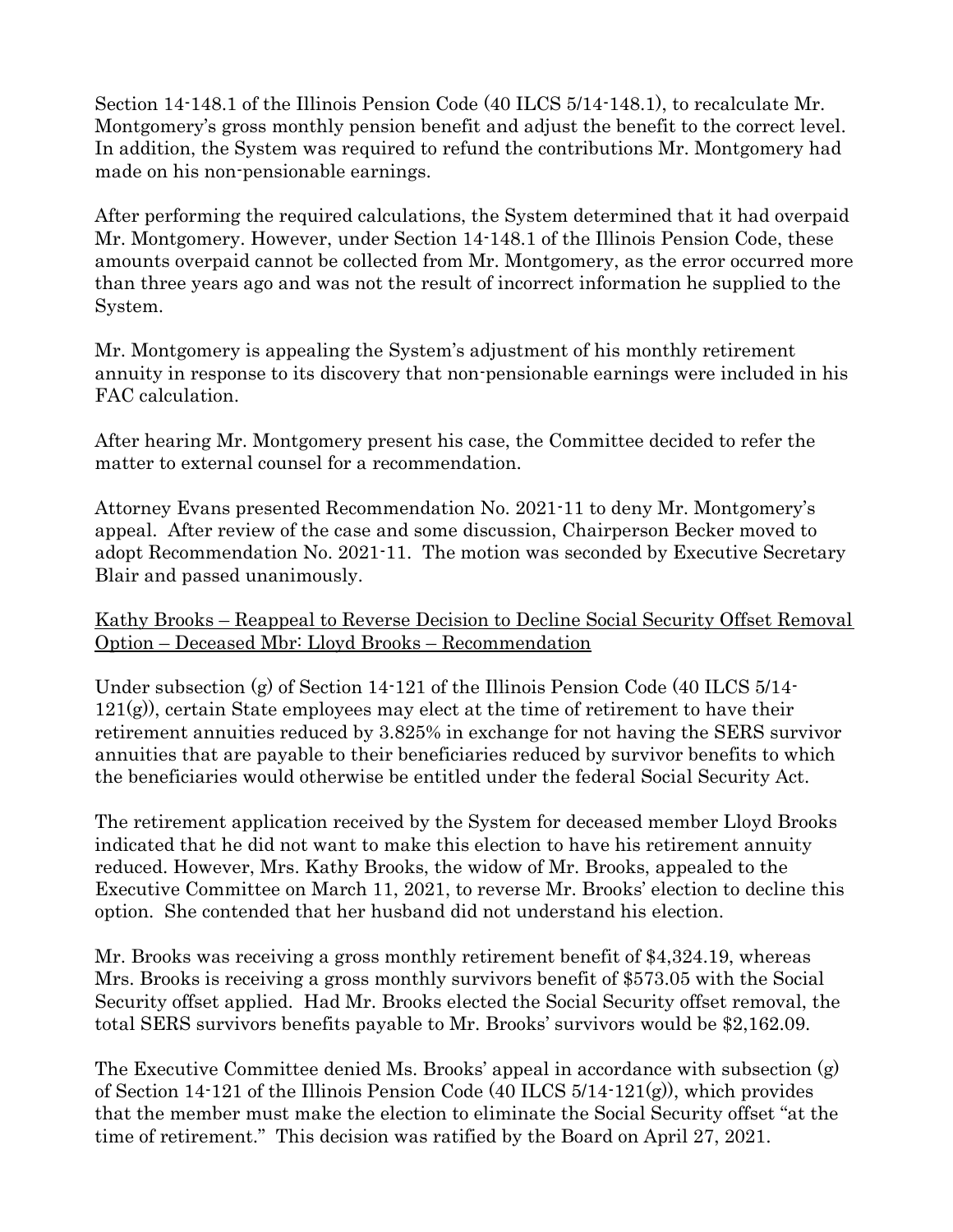Mrs. Brooks requested a reappeal of this decision and provided additional evidence that she contends illustrates that Mr. Brooks was mentally incapable of making rational decisions at the time of his retirement. The Committee granted Mrs. Brooks' request for a reappeal at its July meeting.

Mr. Scott Spooner, attorney for Mrs. Brooks, presented the case for her reappeal at the August meeting of the Executive Committee. After hearing Mr. Spooner present the case, the Committee decided to refer the matter to external counsel for a recommendation.

Attorney Evans presented Recommendation No. 2021-9 to deny Mrs. Brooks' appeal. After review of the case and some discussion, Executive Secretary Blair moved to adopt Recommendation No. 2021-9. The motion was seconded by Chairperson Becker and passed unanimously.

Debra Buckhold – Appeal to Establish Service Credit for a Leave of Absence Exceeding One Year – Personal Hearing via Videoconference – 11:45 a.m.

Ms. Debra Buckhold is a Tier I participant with over 27 years of service credit with SERS. From November 1, 2007, through February 28, 2009, she took leave to care for her prematurely born son. Ms. Buckhold inquired about purchasing service for this period on leave but was told that she is ineligible to purchase that time because subsection (l) of Section 14-104 of the Illinois Pension Code (40 ILCS 5/14-104(l)) provides that a member may establish service credit "for periods of less than one year spent on authorized leave of absence from service."

Ms. Buckhold is appealing to the Executive Committee to be granted the ability to purchase the service credit associated with this leave.

After hearing Ms. Buckhold present her case at their August meeting, the Committee decided to refer the matter to external counsel for a recommendation.

Attorney Evans presented Recommendation No. 2021-10 to deny Ms. Buckhold's appeal. After review of the case and some discussion, Vice-Chairperson Morris moved to adopt Recommendation No. 2021-10. The motion was seconded by Chairperson Becker and passed unanimously.

Rhonda Smith – Appeal of SSA Award Overpayment – Personal Hearing via Teleconference – 12:45 p.m.

Ms. Rhonda Smith worked for the Illinois Department of Human Services as a Residential Service Supervisor and went on a nonoccupational disability leave in October 2019.

In June 2021, SERS was notified that Ms. Smith was approved for a retroactive Social Security Administration (SSA) disability benefit effective April 1, 2020, in the amount of \$1,621.00 per month. The retroactive benefit created an overpayment totaling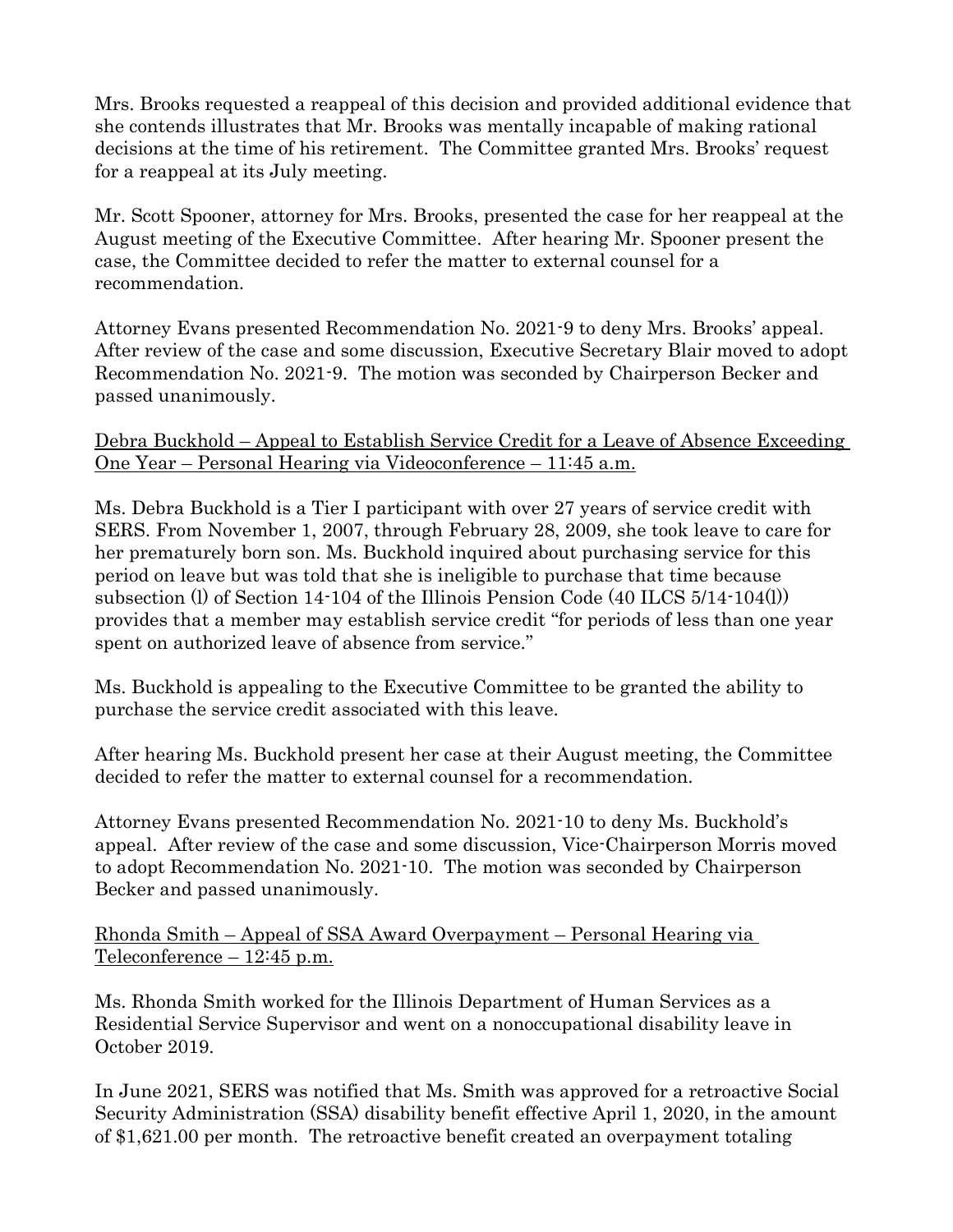\$21,073.00 from April 1, 2020, through April 30, 2021. The overpayment is due in accordance with Section 14-125 of the Illinois Pension Code.

SERS sent Ms. Smith a notification letter on May 25, 2021, to explain the calculation of the overpayment and amount due. A second letter was sent on June 26, 2021. The outstanding balance is \$20,431.22.

Ms. Smith's monthly gross disability benefit is \$1,283.56. She also receives \$1,642.10 per month from her SSA disability benefit. Per her SSA award letter, she is to receive back pay from the SSA in the amount of \$21,178.00. Half of her gross SERS disability benefit is being deducted and applied to her overpayment.

Ms. Smith is appealing the full overpayment amount.

After review of the case and some discussion, the Committee decided to refer the matter to external counsel for a recommendation. The Committee also directed staff to set up a payment plan that will repay the overpayment in 60 months (5 years) in the interim.

Attorney Evans presented Recommendation No. 2021-12 to deny Ms. Smith's appeal. After review and some discussion, Chairperson Becker moved to adopt Recommendation No. 2021-12. The motion was seconded by Vice-Chairperson Morris and passed unanimously.

## New Business

Dominic Romanazzi – Request to Establish Service Credit for Leave of Absence with a Statewide Labor Organization Exceeding One Year – Personal Hearing via Videoconference – 9:00 a.m.

Mr. Dominic Romanazzi is an inactive member who began a leave of absence from the Department of Transportation in April of 1998. At that time, he began employment with a labor organization that represents SERS members. Since taking leave, Mr. Romanazzi has not returned to service with the State.

Mr. Romanazzi inquired about purchasing service credit for this leave of absence under subsection (l) of Section 14-104 of the Illinois Pension Code (40 ILCS 5/14-104(l)). This provision allows a member to purchase SERS service credit ". . . for periods of less than one year spent on authorized leave of absence from service, provided that (1) the period of leave began on or after January 1, 1982, and (2) any credit established by the member for the period of leave in any other public employee retirement system has been terminated." Mr. Romanazzi contends that he has been on multiple separate oneyear leaves of absence with IDOT since 1998 and that he should be eligible to purchase every leave going back to April of 1998. Furthermore, he contends that a response was provided from a SERS employee that indicated he could purchase such leaves in this manner. As noted above, the relevant statutory provision states that: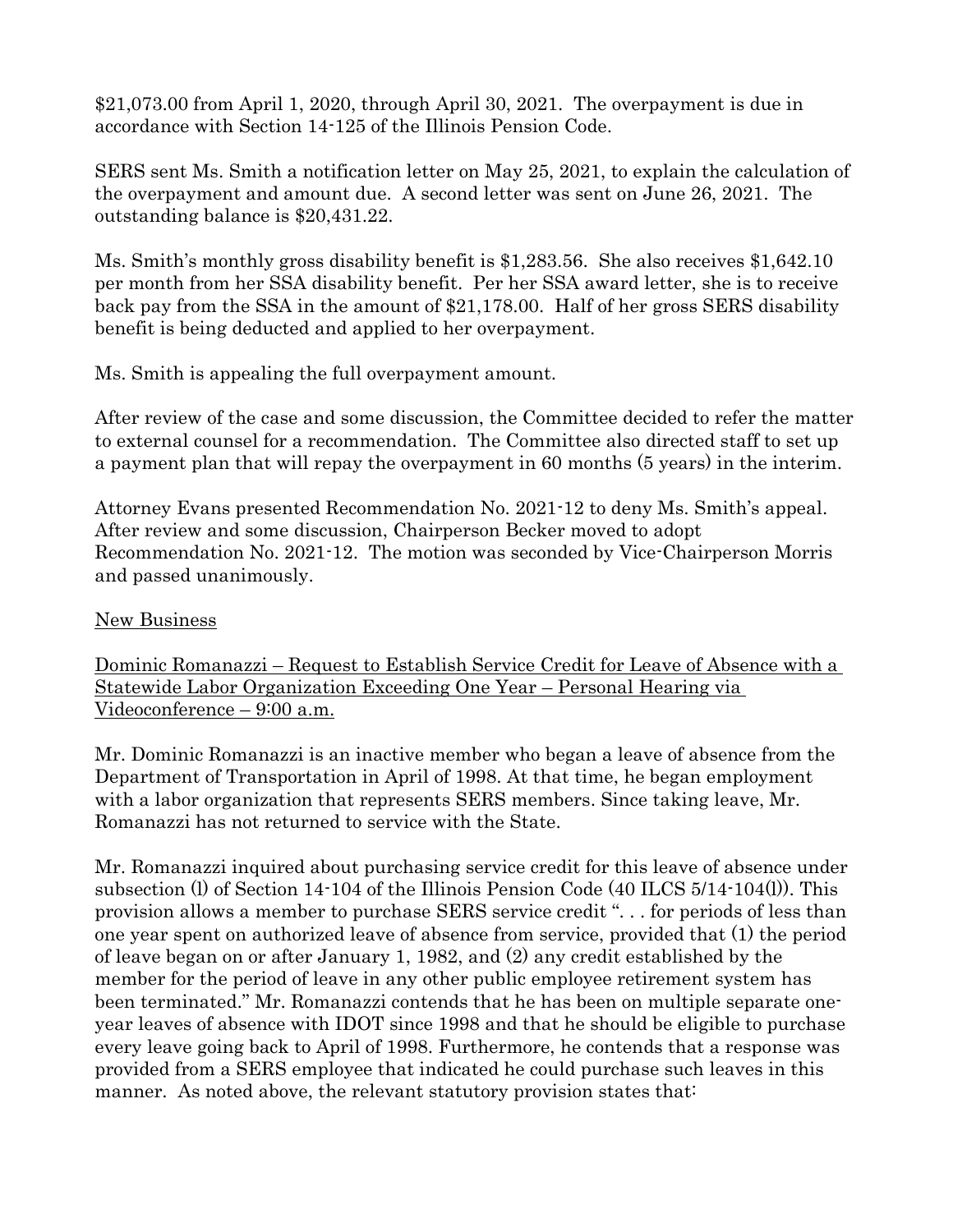By paying the contributions otherwise required under this Section, plus an amount determined by the Board to be equal to the employer's normal cost of the benefit plus interest, a member may establish service credit for periods of less than one year spent on authorized leave of absence from service, provided that (1) the period of leave began on or after January 1, 1982 and (2) any credit established by the member for the period of leave in any other public employee retirement system has been terminated. A member may establish service credit under this subsection for more than one period of authorized leave, and in that case the total period of service credit established by the member under this subsection may exceed one year. In determining the contributions required for establishing service credit under this subsection, the interest shall be calculated from the beginning of the leave of absence to the date of payment. 40 ILCS 5/14- 104(l).

Mr. Romanazzi recognizes that, even if he is denied the ability to purchase every leave since 1998, he is still permitted under subsection (l-5) of Section 14-104 of the Illinois Pension Code (40 ILCS 5/14-104(l-5)) to purchase service credit for up to two years spent on authorized leave of absence with a statewide labor organization that represents SERS members. Staff agrees that the statute supports his position, and on July 8, 2021, the cost to establish such service credit was provided to Mr. Romanazzi. When calculating the cost, staff determined that interest would be charged from the date that his leave of absence from the State's payroll commenced (April of 1998).

Upon receiving the cost to establish the service, Mr. Romanazzi contended that the interest component was calculated in error, and he argues that every time his leave of absence was extended represents a separate one-year leave of absence, and that the interest should be charged going back to the two most recent periods his leave of absence was extended. The relevant statutory provisions both provide that interest is to be calculated from the beginning of the applicable leave of absence to the date of payment. *See* 40 ILCS  $5/14$ -104(l) and (1-5).

Staff researched Mr. Romanazzi's leaves through the State's personnel system. According to the personnel system, IDOT extended his original leave of absence on the following dates:

4/15 from 1999-2001 4/16 in 2002 4/17 in 2003 4/18 in 2004 4/17 from 2005-2008 4/18 from 2009-2021

Mr. Romanazzi is appealing that the Executive Committee either (i) grant his appeal to purchase every period following the date his leave of absence was extended dating back to April of 1998 or (ii) approve the calculation of his cost to establish two years of service credit under subsection (l-5) of Section 14-104 of the Illinois Pension Code by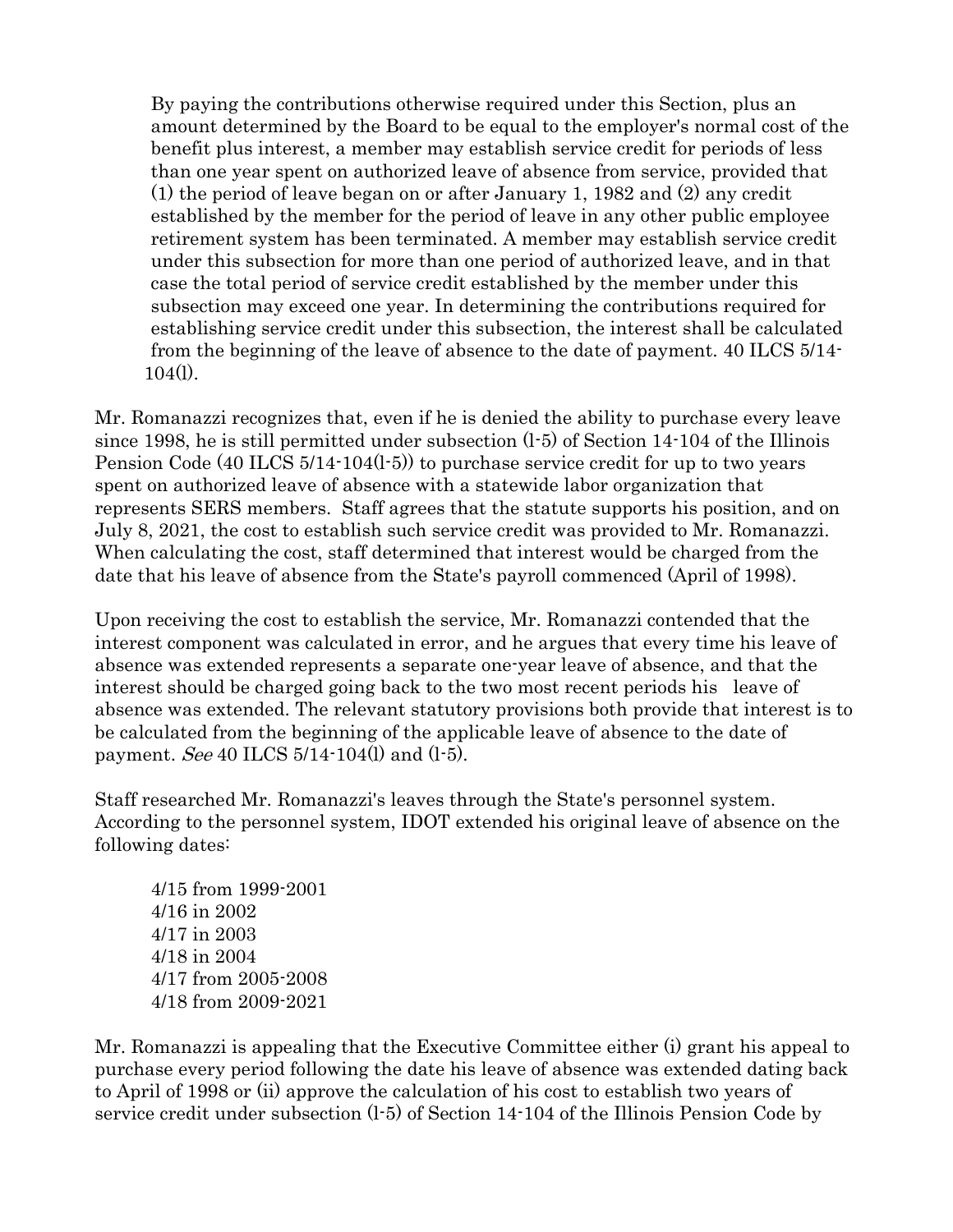charging interest from the start of the period for which service credit would be granted (rather than the date that his leave of absence commenced).

Following a discussion of the case, the Committee decided to refer the case to external counsel for a recommendation.

Mark Ippolito – Appeal of SSA Award Overpayment – Personal Hearing via Teleconference – 10:15 a.m.

Mark Ippolito has been receiving a SERS nonoccupational disability benefit since June 29, 2017.

In June 2021, SERS was notified Mr. Ippolito was approved for a retroactive Social Security Administration (SSA) disability benefit effective December 1, 2018, for \$1,684.00 per month. The retroactive SSA disability benefit created an overpayment of SERS nonoccupational disability benefits totaling \$52,204 for the period from December 1, 2018, through June 30, 2021. The overpayment is due in accordance with Section 14-125 of the Illinois Pension Code (40 ILCS 5/14-125), which specifies that a member's nonoccupational disability benefit is to be reduced by the amount of the primary benefit the member would be eligible to receive under the federal Social Security Act.

SERS sent Mr. Ippolito a notification letter on July 1, 2021, to explain the calculation of the overpayment and amount due. The outstanding balance remains in full.

Mr. Ippolito is appealing the full overpayment amount.

After discussing the facts of the case, the Committee decided to defer a decision pending further communication with Mr. Ippolito regarding the possibility of retroactive retirement.

David Booker – Appeal of Adjustment to Monthly Pension Benefit Amount – Personal Hearing via Videoconference – 11:00 a.m.

David Booker retired February 1, 2016. His pension required review because additional contributions were posted from back wages paid out by his former agency.

During the review, it was determined that Mr. Booker's final average compensation (FAC) had been calculated incorrectly at retirement as a consequence of his employing agency's inclusion of \$61,082.28 in non-pensionable lump-sum payments for holidays in its initial reporting of his compensation.

However, lump-sum salary payments for holidays are not pensionable under Article 14 of the Illinois Pension Code, so the agency should not have withheld retirement contributions on those payments to Mr. Booker. See 40 ILCS 5/14-103.10 and 14- 103.12. Consequently, the System must refund the excess contributions (\$5,191.99) to Mr. Booker and recalculate and adjust his monthly pension benefit in accordance with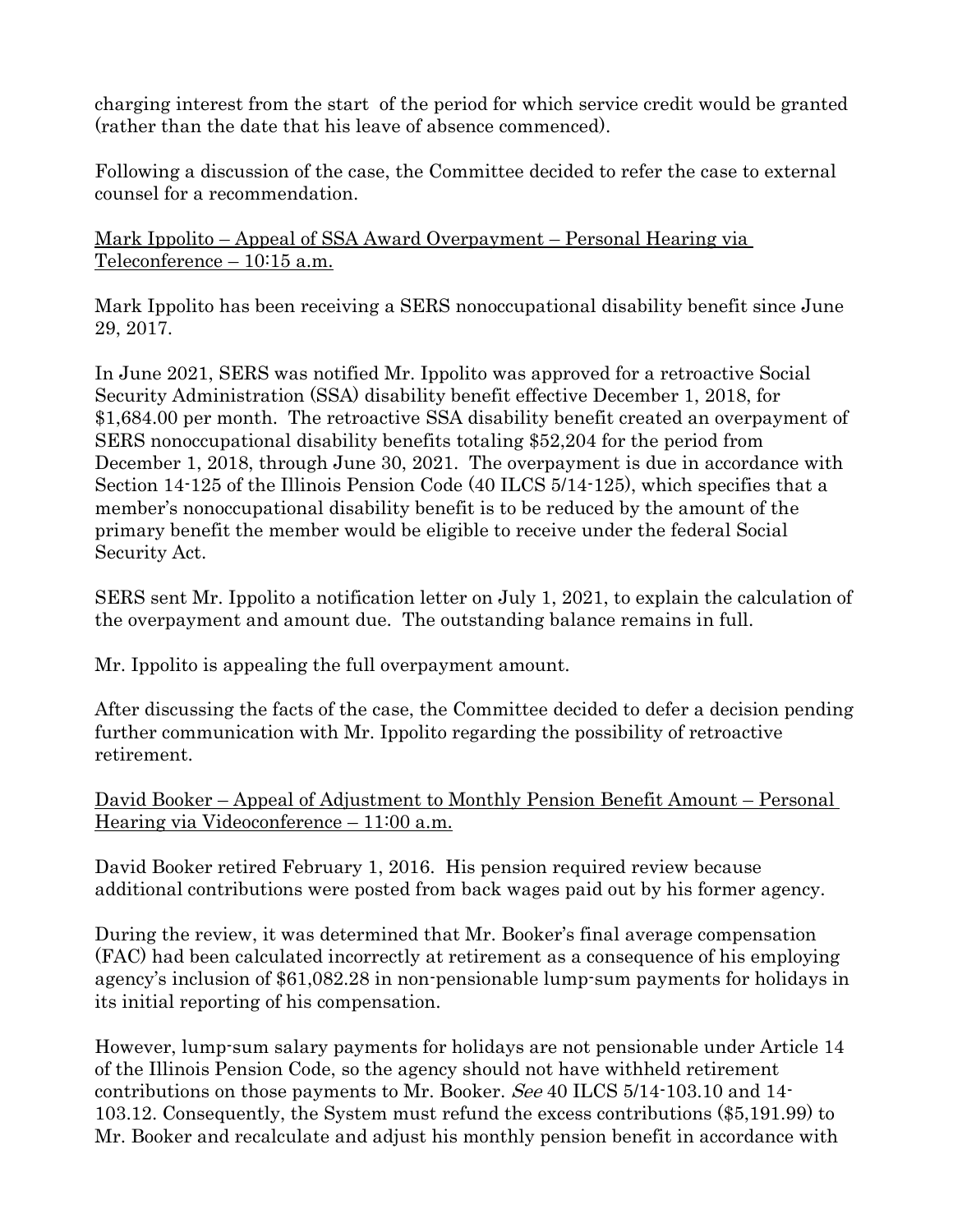Section 14-148.1 of the Illinois Pension Code (40 ILCS 5/14-148.1).

When the System performed that recalculation, it resulted in a lower final average compensation than the System had used to calculate Mr. Booker's pension at retirement. Consequently, the System determined that Mr. Booker's monthly pension benefit had been overpaid by \$59,994.35. However, since the mistake was undiscovered for more than 3 years and was not caused by incorrect information he supplied, the overpayment was not required to be repaid by Mr. Booker. Instead, his monthly pension was adjusted to the correct level as required under Section 14-148.1 of the Illinois Pension Code.

Mr. Booker is appealing the adjustment to his monthly pension amount.

After review of the case and some discussion, the Committee decided to refer the case to external counsel for a recommendation.

# Linda Jordan – Appeal of SSA Award Overpayment Repayment Terms

Ms. Linda Jordan was approved for a nonoccupational disability benefit from SERS effective May 20, 2020.

In February 2021, SERS was notified Ms. Jordan was approved for a retroactive Social Security Administration (SSA) disability benefit effective October 1, 2019. The retroactive SSA disability benefit created an overpayment of SERS nonoccupational disability benefits totaling \$11,943.00 for the period from May 1, 2020, through January 31, 2021.

The overpayment is due in accordance with Section 14-125 of the Illinois Pension Code (40 ILCS 5/14-125), which specifies that a member's nonoccupational disability benefit is to be reduced by the amount of the primary benefit the member would be eligible to receive under the federal Social Security Act. SERS sent the member a notification letter on March 4, 2021, explaining the calculation of the overpayment and the amount due. The current balance is \$11,349.95.

Ms. Jordan's disability benefit ended April 30, 2021, due to her half-time ceasing. She has not returned to work. Therefore, a minimum payment of \$400.00 per month is required per the repayment schedule. A repayment plan letter was sent on July 1, 2021. A second notice was sent on August 2, 2021.

Ms. Jordan is inactive and receives \$1,396.00 per month from SSA. Under the required repayment plan of \$400.00 per month, the overpayment would be paid in 29 months (2 years, 5 months). She is requesting a payment plan of \$100.00 per month. The overpayment will be paid in 114 months (9 years, 6 months).

Ms. Jordan is a Tier 2 member and does not meet the minimum requirements for pension eligibility. Her total contributions are \$5,154.12.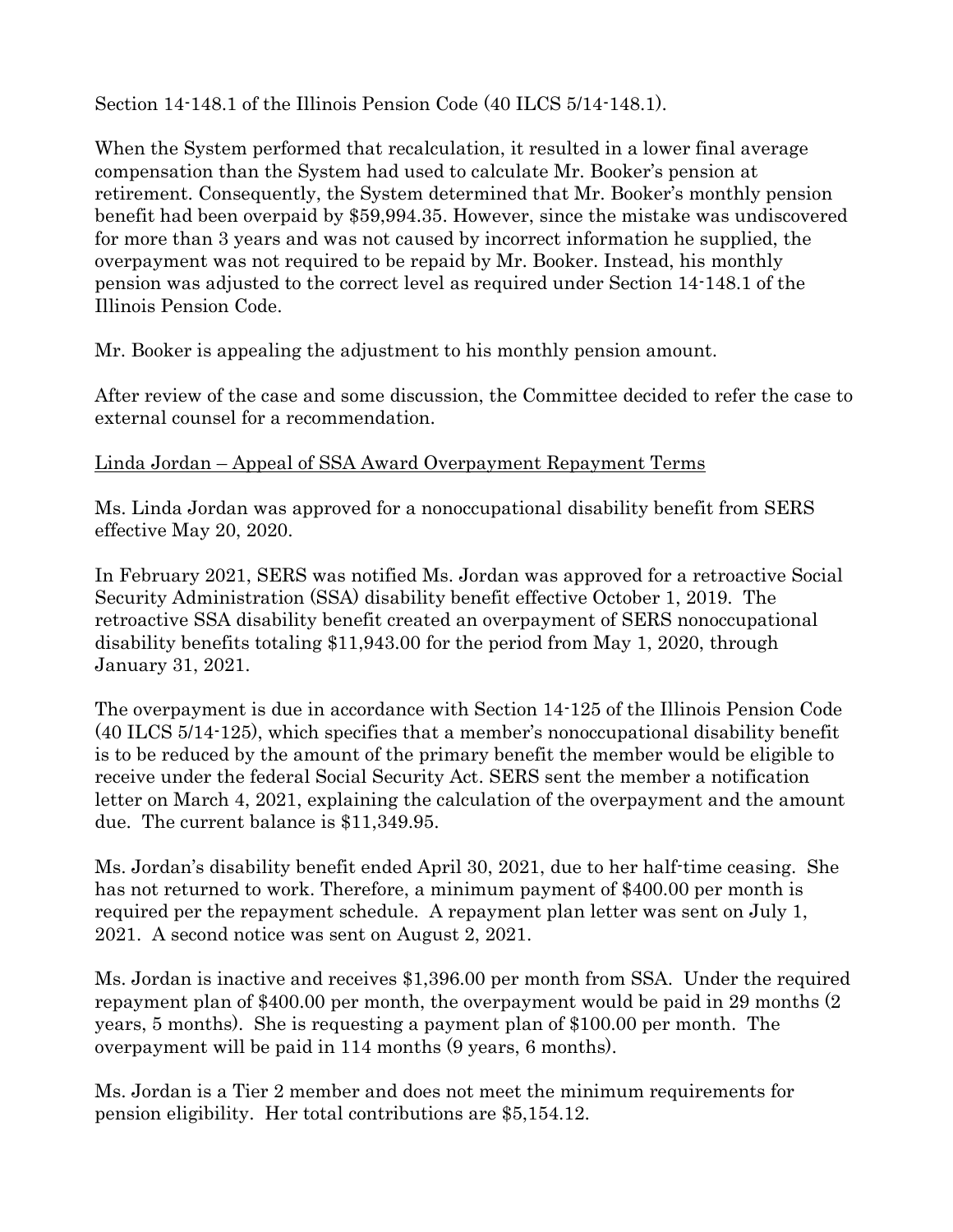After review of the case and some discussion, Chairperson Becker moved to deny Ms. Jordan's request and offer a repayment plan that will repay the balance within 60 months (5 years). The motion was seconded by Executive Secretary Blair and passed unanimously.

### Federico Trevino – Appeal of SSA Award Overpayment Repayment Terms

Mr. Federico Trevino was approved for a nonoccupational disability benefit from SERS effective October 12, 1994.

In April 1998, SERS was notified Mr. Trevino was approved for a retroactive Social Security Administration (SSA) disability benefit effective March 1, 1995. The retroactive benefit created an overpayment of SERS disability benefits totaling \$41,810.00 for the period from March 1, 1995, through March 31, 1998. The overpayment is due in accordance with Section 14-125 of the Illinois Pension Code (40 ILCS 5/14-125), which specifies that a member's nonoccupational disability benefit is to be reduced by the amount of the primary benefit the member would be eligible to receive under the federal Social Security Act.

Mr. Trevino's disability benefit ended March 31, 1998, due to failure to return the semiannual Certification of Disability Form, and he did not return to work. Several notices were sent to Mr. Trevino regarding the overpayment and outstanding balance.

Mr. Trevino filed Chapter 7 Bankruptcy on November 9, 2013, and it was discharged on February 10, 2014. A letter was sent to Mr. Trevino on July 5, 2017, explaining SERS' right to recoup the overpaid benefits from any future benefits payable.

Mr. Trevino retired June 1, 2021, upon meeting Tier 1 eligibility at age 60. The Overpayment Section is to deduct the member's gross annuity to be applied to the overpayment owed to SERS and a repayment plan letter was sent on August 5, 2021. The current balance is \$27,674.08.

Mr. Trevino's monthly gross retirement annuity is \$807.53. He has opted out of the State of Illinois Group Insurance Program and receives a financial incentive in the amount of \$150.00 per month. The full gross benefit offset will satisfy the overpayment in 35 months (2 years, 11 months). He is requesting a payment plan of \$400.00 per month. The overpayment will be paid in 70 months (5 years, 10 months).

After review of the case and some discussion, a motion was made by Executive Secretary Blair to deny Mr. Trevino and offer a repayment plan that will repay the balance in 60 months (5 years). The motion was seconded by Chairperson Becker and passed unanimously.

### Claudia Gabriel – Appeal of SSA Award Overpayment Repayment Terms

Ms. Claudia Gabriel was approved for a nonoccupational disability benefit from SERS effective December 17, 2017.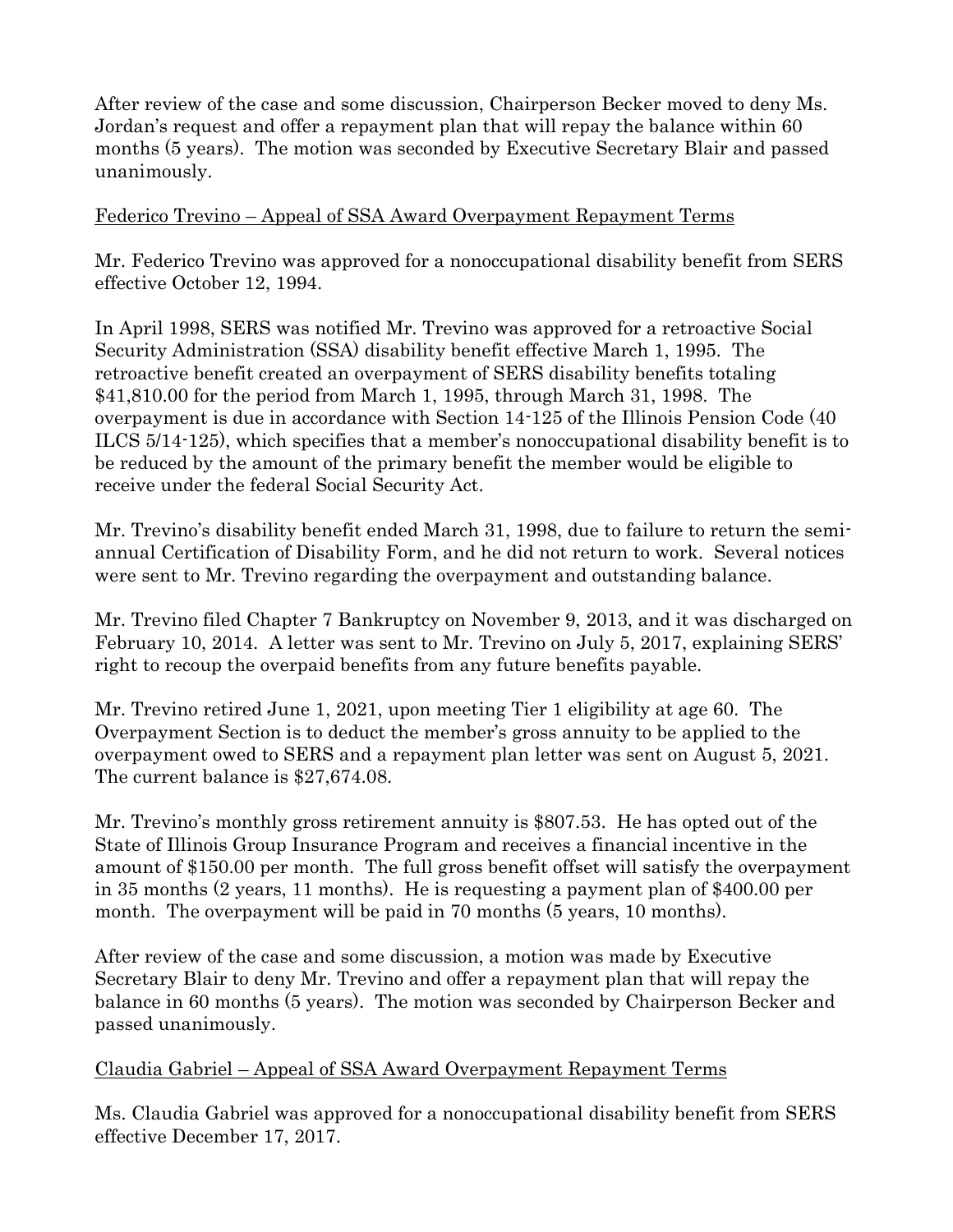In February 2020, SERS was notified Ms. Gabriel was approved for a retroactive Social Security Administration (SSA) disability benefit effective February 1, 2018. The retroactive benefit created an overpayment of SERS disability benefits totaling \$33,021.00 for the period from February 1, 2018, through December 31, 2019.

The overpayment is due in accordance with Section 14-125 of the Illinois Pension Code (40 ILCS 5/14-125), which specifies that a member's nonoccupational disability benefit is to be reduced by the amount of the primary benefit the member would be eligible to receive under the federal Social Security Act. SERS sent Ms. Gabriel a notification letter on February 27, 2020, explaining the calculation of the overpayment and the amount due. The current balance is \$25,740.96.

Ms. Gabriel's disability benefit ended March 31, 2021, due to her half-time ceasing. She has not returned to work, and a minimum payment of \$429.12 per month is required to pay the remaining balance within five years (60 months). A repayment plan letter was sent on June 10, 2021.

Ms. Gabriel is inactive and receives \$1,498.81 per month from SSA. Under the required repayment plan of \$429.12 per month, the overpayment would be paid in 60 months (5 years). According to her appeal, due to impaired health and financial hardship, the Power of Attorney (POA) for Ms. Gabriel is requesting the overpayment be forgiven.

Ms. Gabriel is a Tier 2 member and has not satisfied the requirements to vest in a SERS retirement annuity. Her total contributions are \$19,962.18.

After discussing the facts of the case, Executive Secretary Blair moved to deny Ms. Gabriel's appeal. The motion was seconded by Chairperson Becker and passed unanimously.

### Tamara Stockdale – Appeal of Felony Service Credit Purchase

Ms. Tamara Stockdale applied for a retirement benefit effective August 1, 2021. She indicated on her application that she had a prior felony as a state employee.

Ms. Stockdale worked at Mental Health from September 1978 through November 1978 and took a refund of 2.00 months. She worked again for Mental Health from November 1979 through March 1983 and took a refund of 41.00 months. She began working for IDOC from February 1985 through February 1993 and took a refund of 90.25 months. The felony was from her employment at IDOC.

In June 2015, Ms. Stockdale purchased a partial refund of 46.00 months from the 1993 refund.

Ms. Stockdale is requesting the purchase of the 1993 refund be applied to purchasing service credit from her 1983 refund when she did not have a felony conviction. If this is denied, she is requesting a refund of the entire amount paid to purchase the refund.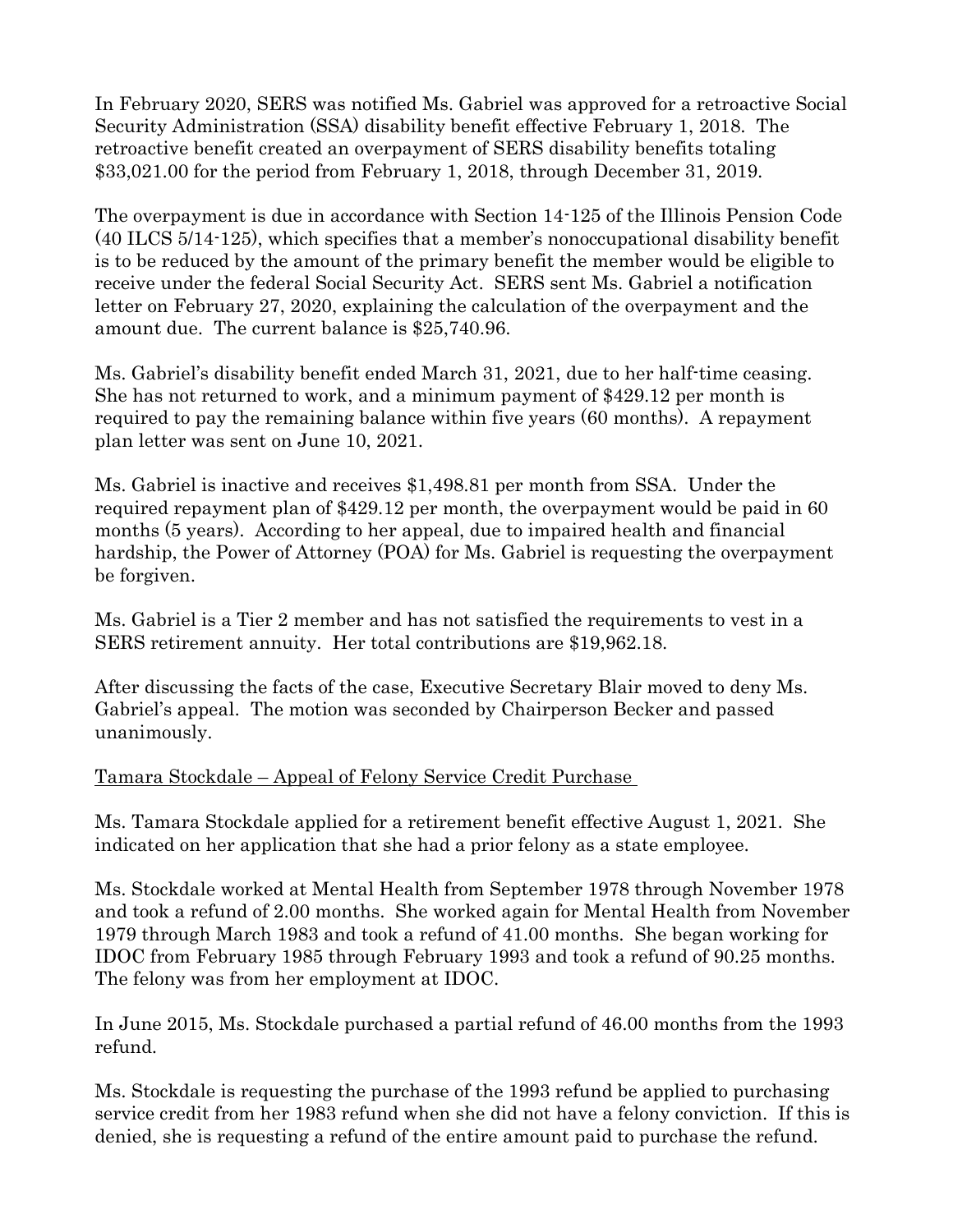After discussing the facts of the case, a motion was made by Executive Secretary Blair to deny Ms. Stockdale's appeal and instruct staff to return the cost of the erroneously purchased refund to Ms. Stockdale. The motion was seconded by Chairperson Becker and passed unanimously.

### Discussion – Request to Permit IMRF SLEP Transfers to SERS for Commerce Commission Police Officers

Public Act 102-0210 permits eligible State law enforcement employees to transfer up to 5 years of IMRF service credit derived from the performance of "police duties for a participating municipality" into their SERS accounts. Two Commerce Commission police officers have inquired about transferring their IMRF Sheriff's Law Enforcement Employment (SLEP) service credit into their SERS account. One of those police officers, Kale Wallace, inquired about transferring his SLEP service to his SERS account, but was denied by staff who utilized incorrect information. He then appealed to Executive Committee but was denied based on that incorrect information.

After the committee denied his appeal, staff followed up with IMRF's attorneys who stated that they have interpreted the term "police duties for a participating municipality" as including all types of "sworn" employment for an IMRF-covered employer. It should also be mentioned that the term "municipality" which is defined under Section 7-105 of the Illinois Pension Code also includes counties. Furthermore, the phrase "police duties for a participating municipality" is not defined under the IMRF article of statute and was first enacted into that Article on August 25, 2009. Such term was used to capture other forms of law enforcement positions not covered under the "sheriffs law enforcement employee" (SLEP) program. However, IMRF stated that when such term was created, it was done at a time when IMRF was unable to amend the language to eliminate "interpretation" issues. Given these dynamics, IMRF's legal interpretation is that "police duties for a participating municipality" includes SLEP service.

Given these dynamics, Mr. Houch recommends that the Committee approve staff to permit such SLEP service transfers to Commerce Commission police officers' SERS accounts.

After some discussion, Executive Secretary Blair moved to adopt the policy of allowing SERS staff to permit such SLEP service transfers to Commerce Commission police officers' SERS accounts. The motion was seconded by Chairperson Becker and passed unanimously.

There being no further business to be brought before the Committee, the meeting adjourned at 11:29 a.m.

The next meeting of the Executive Committee is scheduled for October 14, 2021, in the System's Springfield office.